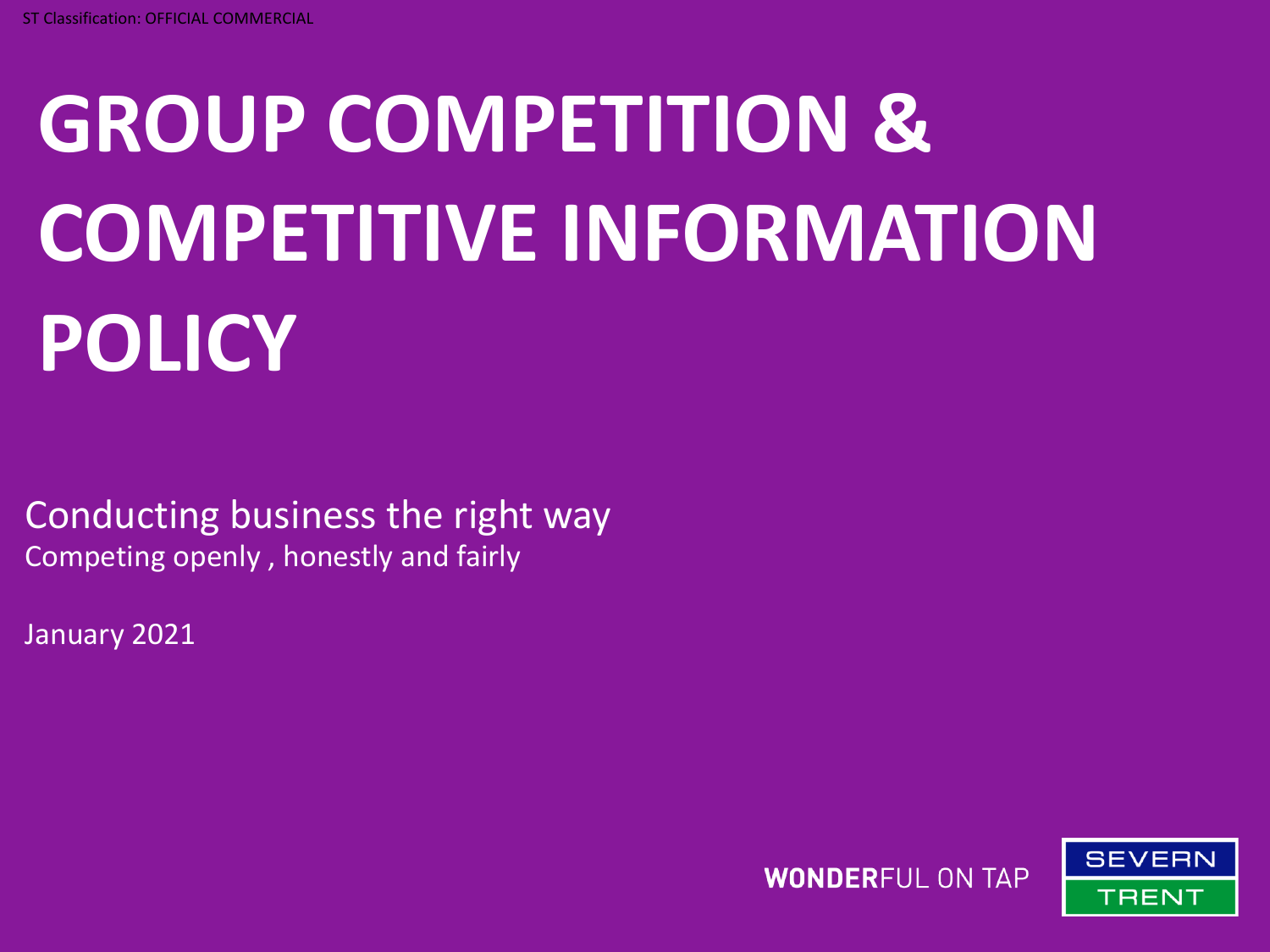### **CONDUCTING BUSINESS THE RIGHT WAY**

### **Our Values, Doing the Right Thing and Group Policies**

Our purpose is to serve our communities and build a lasting water legacy. Our vision is to be the most trusted water company. Our Values, our Doing the Right Thing code and our Group Policies are the foundation for how we operate to achieve our purpose and to become the most trusted water company. They help us to make the right decisions and provide guidance where needed. Acting with Integrity is one of our Core Values, and we must never compromise it.

### **Your Commitment to this Policy**

- To conduct yourself with Integrity and comply with the law
- Recognise that your decisions have an impact on others -have high standards
- Unequivocally expect responsible and ethical decisions from others
- Speak up if you observe behaviours that are not consistent with our Values
- Tirelessly adhere to our Value of Acting with Integrity

### **Our values**

- Taking Pride.
- Having Courage.
- Showing Care.
- Embracing Curiosity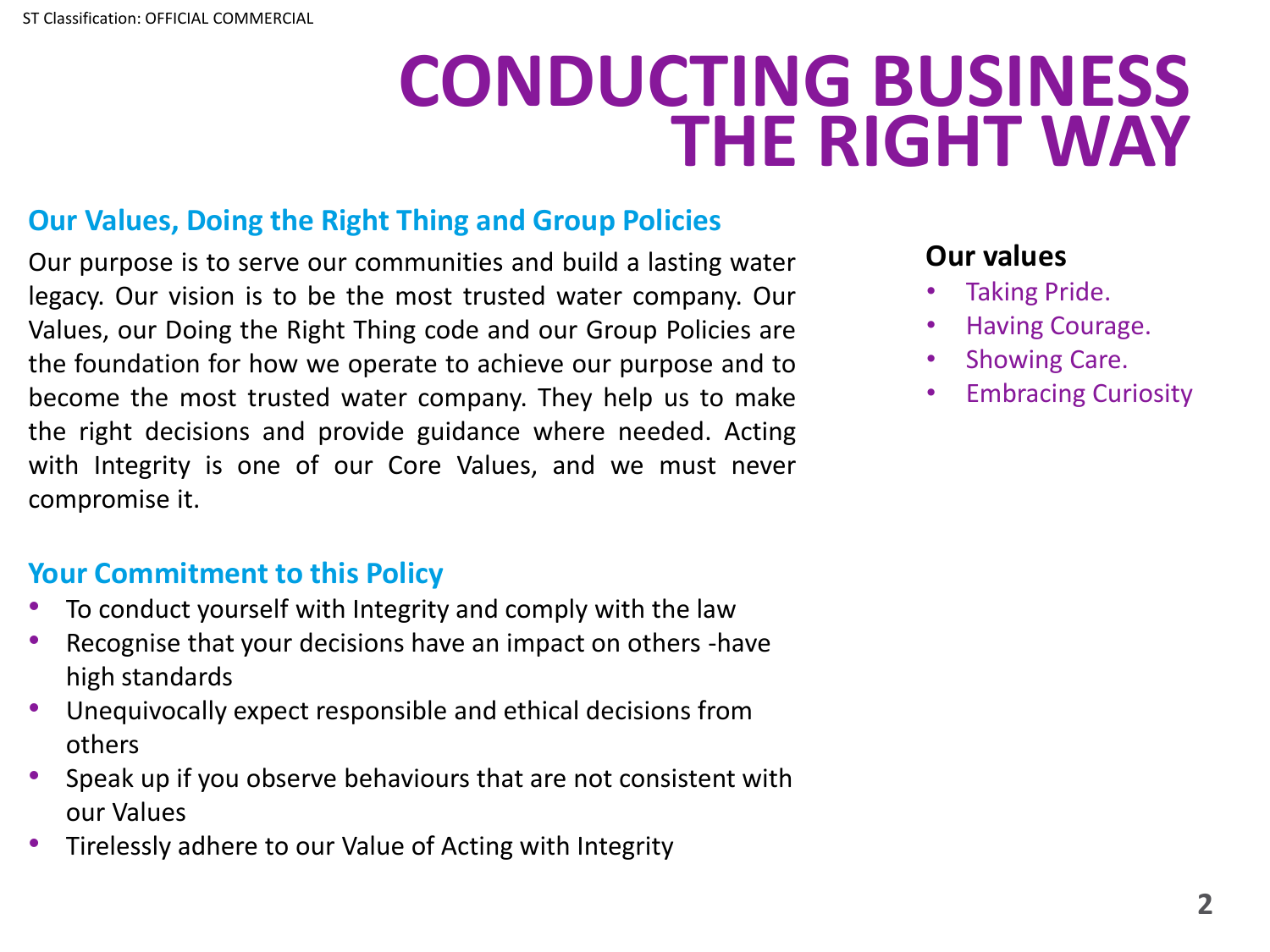### **INTRODUCTION**

### **There's always an element of competition in business, but we make sure we're always honest and straightforward, and compete openly and fairly.**

We recognise the positive impact competition has on our business and customers, but we also recognise the importance of upholding fair play in business. Competition law is designed to create a level playing field in business and can apply to all sorts, such as discussing confidential information, price fixing or co-ordinating strategies with competitors, to agreeing not to compete.

Competition law applies to all parts of our company and we take our position within the market and our compliance with competition and antitrust laws, seriously. For us though, it is not enough just to comply with the law. In everything we do, we strive to do it with openness, fairness and honesty, which is supported by our Values and the stringent rules we have in place.

#### **Scope**

Our Group Competition and Competitive Information Policy applies to you if you are employed by, or carry out work on behalf of Severn Trent Plc and extends to any Severn Trent group company, employees, contractors, temporary staff and agency workers.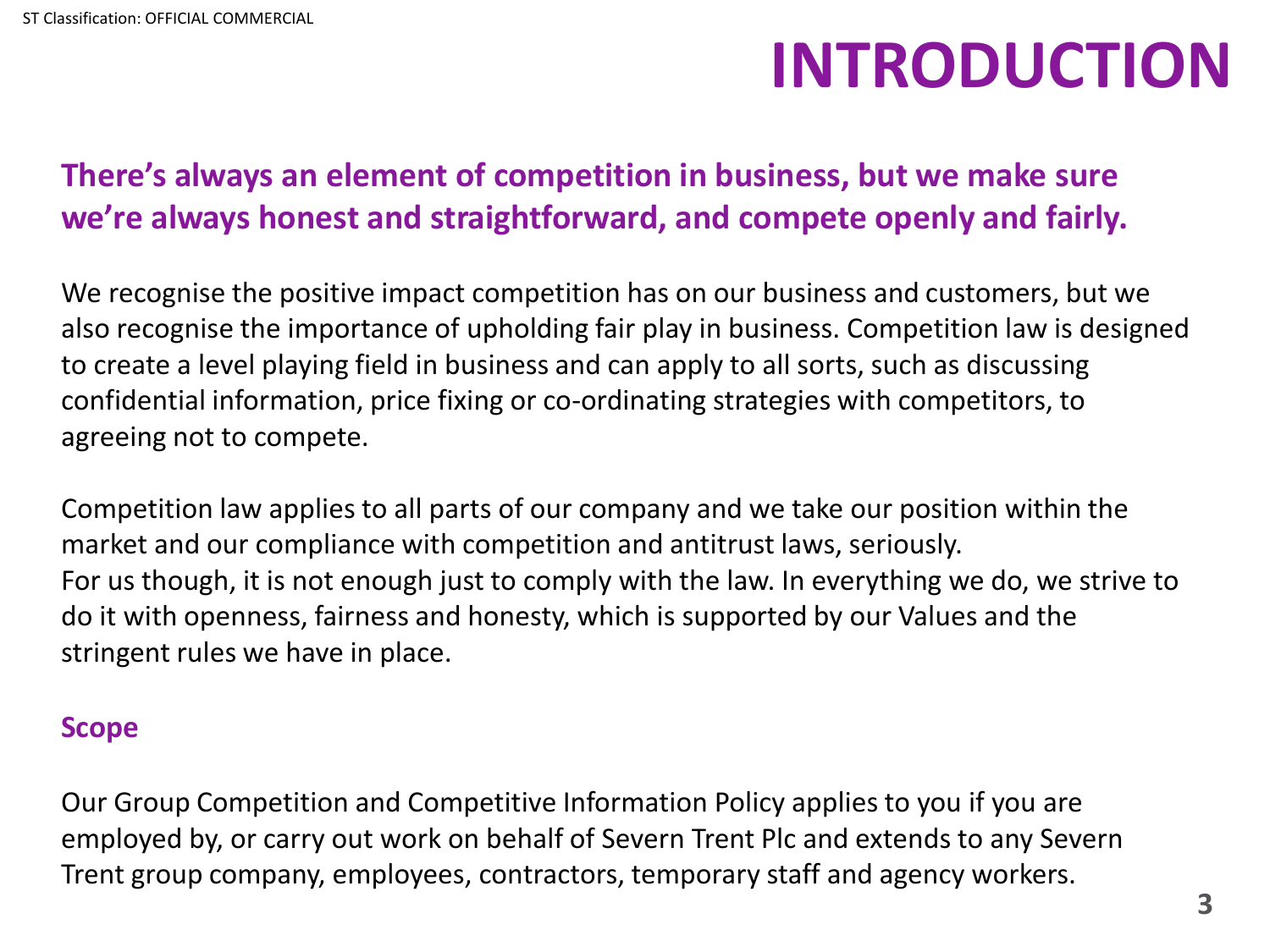### **We will:**

- Comply with all competition law requirements in all of the countries that we operate within;
- Operate in a way that guards against unfair business practice which extends to makings sure business is not subsidised for another group company;
- Be open about our relationship with suppliers and business partners. Whilst we cannot disclose commercially sensitive information, we will make sure the selection process is transparent all the way through;
- Ensure that we operate as efficiently as possible whilst protecting long term value through obtaining the lowest sustainable cost possible;
- Maintain high ethical standards of business conduct and ensure our suppliers share our same values;
- Encourage our supply chain to think about bettering their approach, as we constantly do with ours, ranging from environmental to social sustainability;
- Make sure we act fairly and don't place anyone at an unfair commercial advantage or disadvantage;
- Keep records to explain why we took the decisions we've made;
- Write clearly and concisely careless communications in business can be very damaging;
- Ensure we don't unnecessarily talk with competitors about prices, costs, terms of business or other commercially confidential information;
- Only gather competitive information through legitimate channels such as that which is publicly available and will never use deceit or bribery or misuse a competitor's confidential information;

#### **Remember:**

- Breach of competition legislation can expose Severn Trent to the risk of substantial fines of up to 10% of worldwide group turnover, civil claims, reputational damage, imprisonment of employees and directors' disqualification;
- Breach of this policy may lead to disciplinary actions being taken against you;
- **4** • Please refer to the **Competition Law Compliance Policy** and **Group Commercial Policy** for more information.

## **POLICY**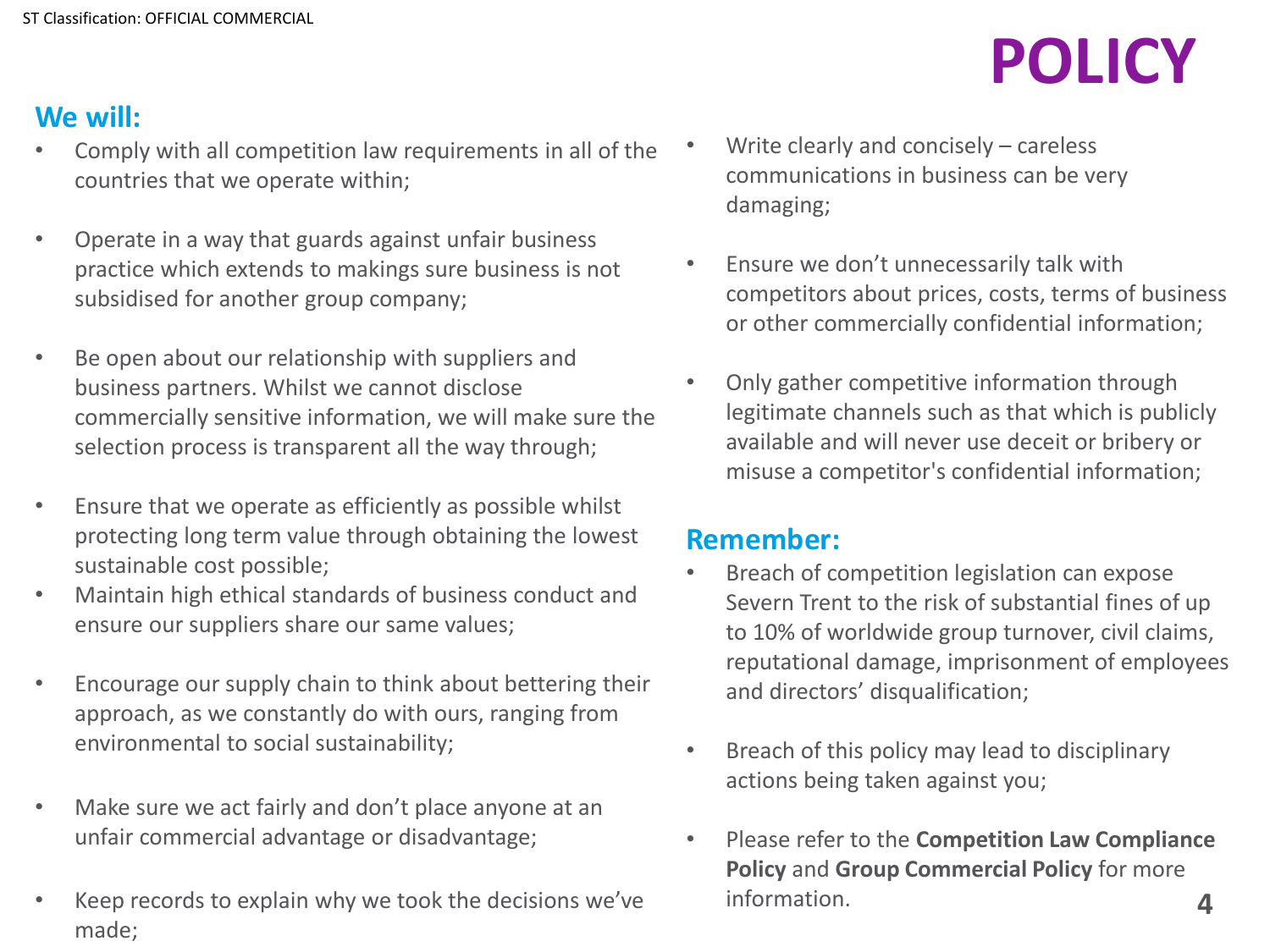ST Classification: OFFICIAL COMMERCIAL

## **OUR RESPONSIBILITIES**



#### **Your Responsibility**

We are all responsible for making sure we're not being anticompetitive. You need to consider and implement the commitments made in our Group Competition and Competitive Information Policy when performing your work activities and when making decisions.

#### **Leaders**

Leaders are responsible for making proper arrangements within their business areas to ensure compliance with this Group Competition and Competitive Information Policy.

#### **STEC**

The Severn Trent Executive Committee of the Severn Trent Plc Board provides regular oversight of this policy.